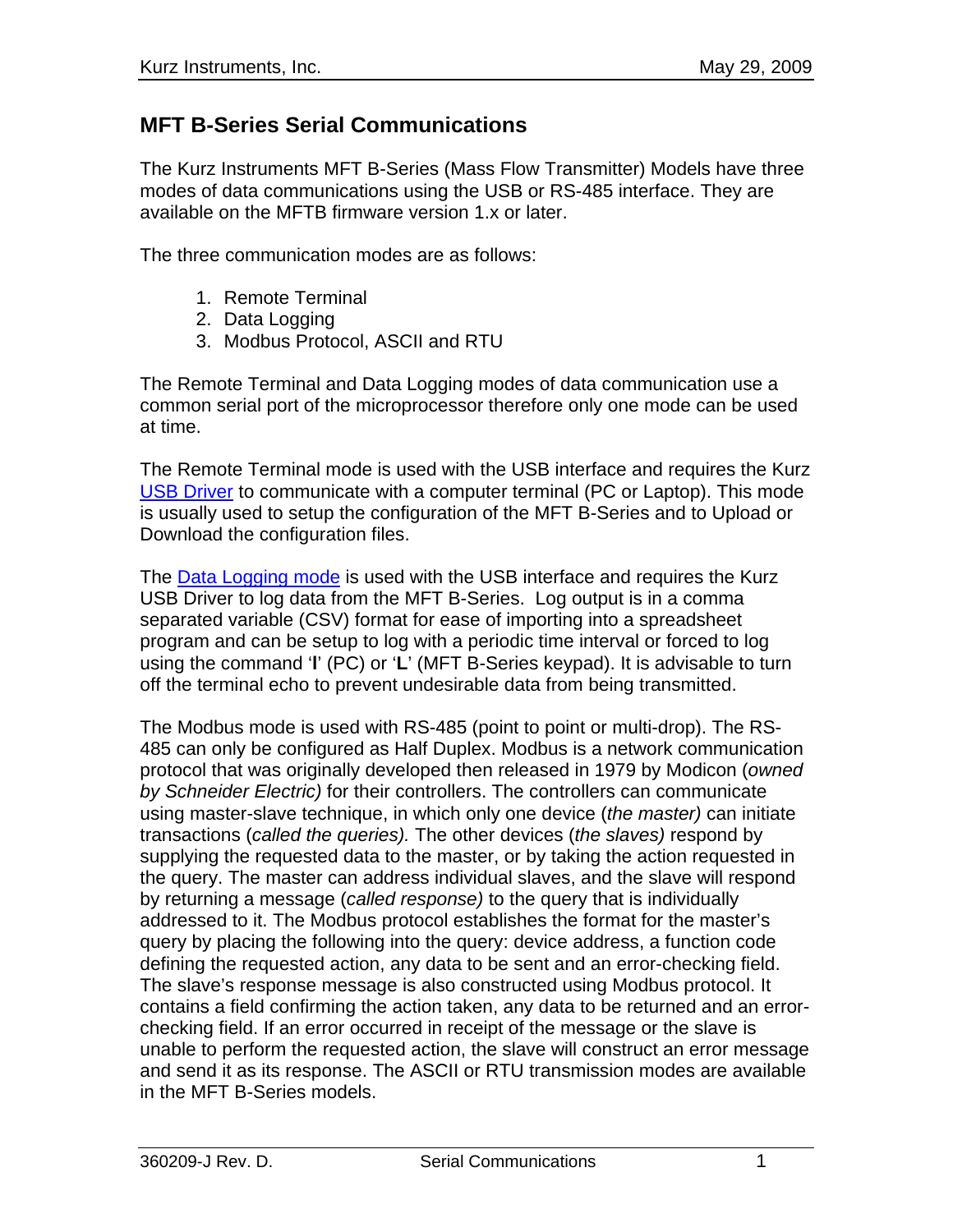# **Communication Setup**

### **Setup for Remote Terminal Mode**

Remote Terminal communication mode is a default. This allows the user to communicate with the MFT B-Series via a computer. When the communication is established, the MFT B-Series will echo all the information that is being displayed to the local LCD display to the terminal emulator program on the computer. It also allows the user to key in the keyboard command from the computer keyboard like the '**p**' ('**P**' key from the local keypad) for programming, or '**d**' ('**D**' key from the local keypad) for display. See below for more information on allowable inputs. Note that the PC commands must be in lower case and '**+**' is used to toggle the terminal echo on or off.

Parts of this section are also located in the Installation section under USB Serial Communications. Also, see MFT B-Series Screen Diagrams (324042) for more information on the menus and allowable inputs.

Any serial communications program may be used to act as a remote terminal to the MFT B-Series. HyperTerminal, which comes with all Windows versions except for Vista, is sufficient but has known issues with correctly opening the port and supports Xmodem for transferring and storing the MFT B-Series configuration files. We recommend using Tera Term 4.62 or newer. This takes about five seconds at 9600 baud, the only supported USB driver baud rate. The character format is 1 start bit, 1 stop, 8 data, and no parity. The program KzComm may also be used if you only need to save/print the configuration files, but it is not a terminal emulator.

Tera Term, our recommended terminal emulator, is freely available for download at the following websites: Open source version 4.62 at the time of writing can be found at <http://ttssh2.sourceforge.jp/> and version 3.13, which is limited to COM ports 1 through 4, can be found at [http://www.ayera.com/teraterm.](http://www.ayera.com/teraterm) The open source version does not have the COM port limitation. Tera Term works with Windows 95 through Vista and has English, Japanese, and German versions. After installing the program configure it as described in the previous paragraph. You may want to put a shortcut to this program in your Start menu and on your desktop. Tera Term also auto configures the port based on the COM ports settings.

If HyperTerminal is not installed on your computer you may add it by going to the Add/Remove Programs within the Control Panel and clicking the Windows Setup tab. Then choose the Communication group and within it you will find the button to select HyperTerminal. After this you may be asked for your Windows disk so this may be installed. Refer to your Windows documentation if you need more information on HyperTerminal. Once the program is installed, you start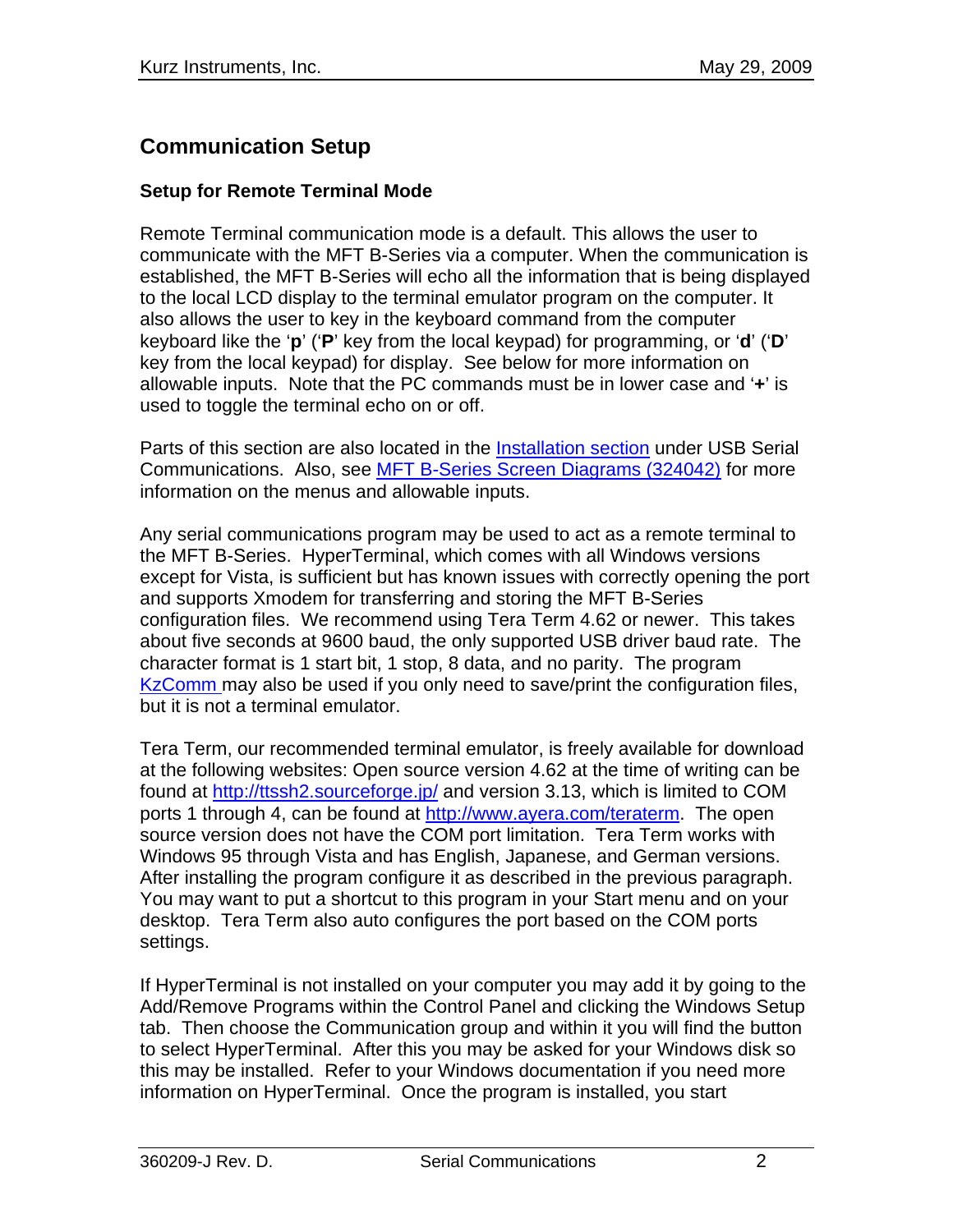HyperTerminal which will prompt you for a name of the connection, e.g. Kurz MFT B-Series, then an icon. Next you select the communications port, e.g. COM 4 and finally you press Configure and set the baud rate to 9600, data bits to 8, parity to none, stop bits to 1 and flow control to none. Once you have verified this works, save the configuration under File, Save.

Windows Vista machines do not include HyperTerminal so you will need to download and install it or another terminal emulator program. HyperTerminal is available for purchase and download from its designer at the following web site: [http://www.hilgraeve.com/htpe.](http://www.hilgraeve.com/htpe)

Allowable inputs via the terminal emulation program are shown in the following table.

| <b>Key</b>               | <b>Function</b>                                                 |
|--------------------------|-----------------------------------------------------------------|
| C                        | Clear the data entry screen or escape one level up on the menu. |
| C <sub>C</sub>           | Safe escape commanded by pressing c twice. Escape to the next   |
|                          | menu item in Program Mode.                                      |
| d                        | Command to Display Mode or scroll through Display Mode and      |
|                          | Backspace during data entry.                                    |
| Enter or                 | Enter to complete the data entry. (E on the Kurz LCD/keypad)    |
| return                   |                                                                 |
| h                        | Command to Hold the current display.                            |
| h h                      | Command for Help Mode caused by pressing h twice.               |
|                          | Command to Log data to the USB Port.                            |
| p                        | Command to Program Mode, use also to see program data without   |
|                          | change.                                                         |
| v                        | Scroll Down or answer No.                                       |
| Λ                        | Scroll Up or answer Yes.                                        |
| $\pm$                    | Toggles On/Off Terminal Echo, stops the transmission of data to |
|                          | the remote terminal which would be seen on the Kurz LCD/keypad. |
|                          | This is helpful when doing manual data logging or ASCII         |
|                          | commands via the terminal interface (USB port)                  |
|                          | Dash or Minus sign                                              |
|                          | Period                                                          |
| 0                        | Zero, some menus permit numeric input, If not the keys are      |
|                          | ignored.                                                        |
| 1                        | One                                                             |
| $\overline{2}$           | Two                                                             |
| $\overline{3}$           | <b>Three</b>                                                    |
| $\overline{\mathcal{A}}$ | Four                                                            |
| $\overline{5}$           | Five                                                            |
| $\overline{6}$           | <b>Six</b>                                                      |
| $\overline{7}$           | Seven                                                           |
| 8                        | Eight                                                           |
| 9                        | <b>Nine</b>                                                     |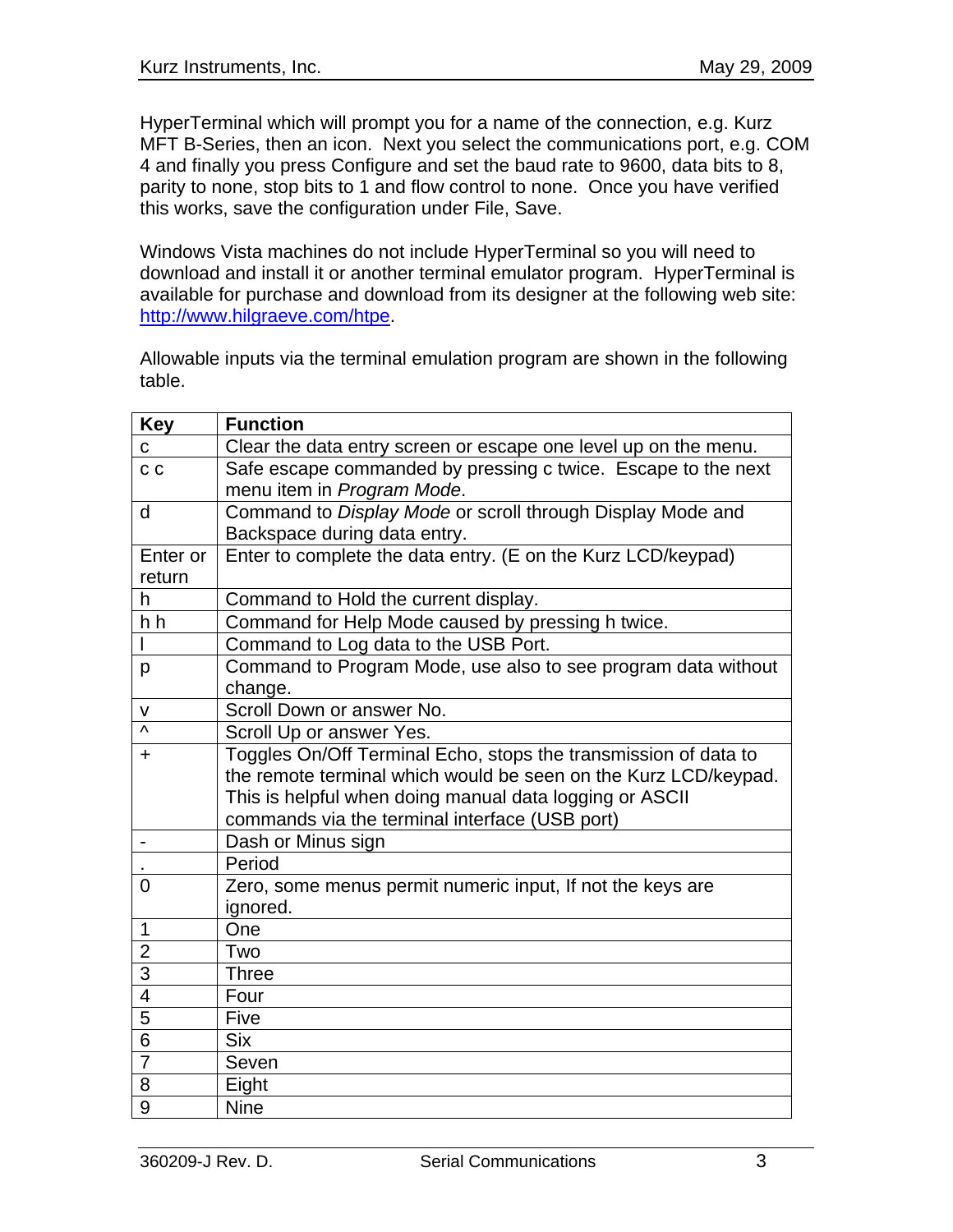# **MFT B-Series ASCII Commands**

The MFT B-Series allows the user to access internal data remotely using a PC or Laptop computer with a USB Port and Kurz USB Driver (DCN 451035). With terminal emulation software like HyperTerminal, data can be accessed from the MFT B-Series by using ASCII commands. The format of the command is as follows: start with Escape character (0x1B) followed by the ASCII command and terminated by Return character (0x0D). The response start with Greater than character (0x3E) followed by the data and terminated by Return character (0x0D). On the other hand, the UPLOAD and DOWNLOAD commands respond with a start prompt then begin the XMODEM protocol. The table below is the list of supported ASCII commands. Note that the PC commands must be in lower case and '**+**' is used to toggle the terminal echo on or off.

| <b>ASCII Command</b>  | <b>Description</b>                       |
|-----------------------|------------------------------------------|
| download              | Download a configuration file from PC to |
|                       | the MFT B-Series.                        |
| upload                | Upload the configuration file from the   |
|                       | MFT B-Series to the PC.                  |
| qvel                  | Query the Velocity                       |
| gflow                 | Query the Flow Rate                      |
| qtemp                 | Query the Temperature                    |
| qmeterid <sup>*</sup> | Query the Flow Meter's Identification    |
| qsnumber              | Query the Sensor Serial Number           |
| qmeter1               | Query the Meter 1 Display Mode           |
|                       | Information                              |
| qmeter2               | Query the Meter 2 Display Mode           |
|                       | Information                              |
| qai1                  | Query the External Input Display Mode    |
|                       | Information                              |

These features are only available in firmware versions 1.05 and newer.

The command will work only when the MFT B-Series is in the *Executive Mode*. Refer to the topic "Setup for Remote Terminal Mode" for the setup. Here is an example of how to query the velocity of the MFT B-Series from a PC running with a terminal emulator program. In this example the HyperTerminal emulator program was used. Once the communication between the MFT B-Series and the PC has been established, if the terminal echo is ON (HyperTerminal is receiving data that is displayed by the MFT B-Series) turn it OFF by typing the plus '**+**' key on the keyboard for a cleaner screen. The terminal echo will stop after the MFT B-Series receives the command. Carefully type in the command because you will not see it displayed on the screen. Start with Escape key followed by **qvel** and terminate with Enter.

Once the MFT B-Series receives the command it will respond to the velocity reading at that time. The command and response look like the line below;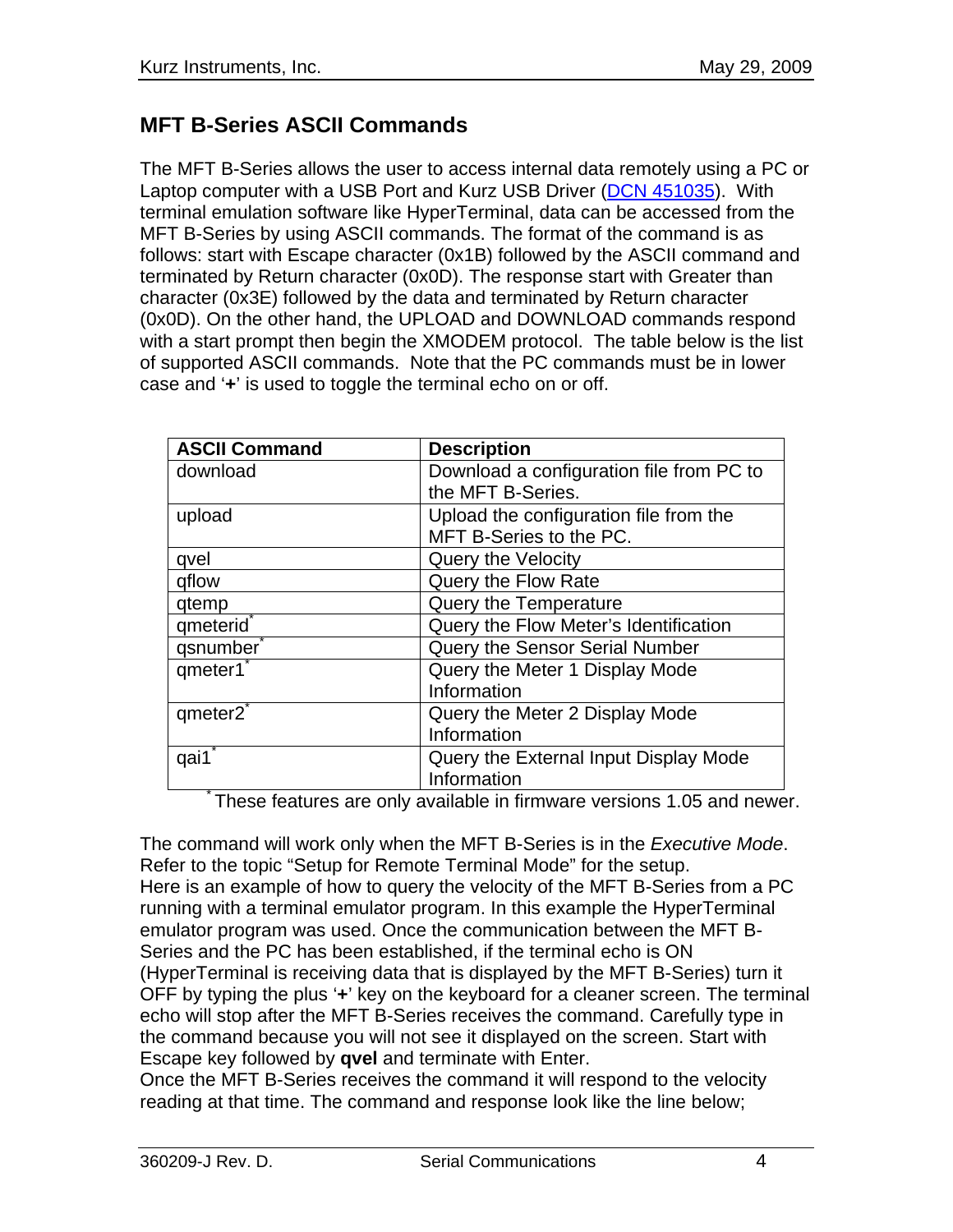| Command             | Response |
|---------------------|----------|
| <i>EscovelEnter</i> | 1000.00  |

The format for the qmeter1, qmeter2, and qai1 outputs are in a comma separated variable format.

qmeter1:

flow meter ID, runtime (hrs), flowrate, MUNIT, totalizer, TOTUNIT, elapsed time (min), velocity, VUNIT, ref. density, density unit, flow area, Area unit, correction factor, PRP or IRP, PRP/IRP value, PRP/IRP units, raw flow or velocity, raw flow or velocity unit

qmeter2:

temperature meter ID, runtime (hrs), temperature, TUNIT, correction factor

qai1:

One of the following formats will be used depending on the External Input usage: current (mA) current, current units, engineering scaled value, engineering units

### **THE UPLOAD and DOWNLOAD Commands**

These two commands will allow the user to save the configuration of the MFT B-Series to the PC disk drive and update the configuration of the MFT B-Series from the PC using the configuration file. These two ASCII commands are associated with XMODEM protocol to transfer the file. The following are examples of how to save and update the configuration of the MFT B-Series using the UPLOAD and DOWNLOAD command respectively. These examples assume that the MFT B-Series and the PC or Laptop have already established communications and use the HyperTerminal emulation program.

### **Saving the Configuration to the PC disk drive**

If the terminal echo is ON, press the plus '**+**' key on the keyboard to turn OFF. Type in the command *Esc*upload*Enter,* the MFT B-Series will respond with a prompt;

>MFT-B Ready to Transmit File >XMODEM Receive File from MFT-B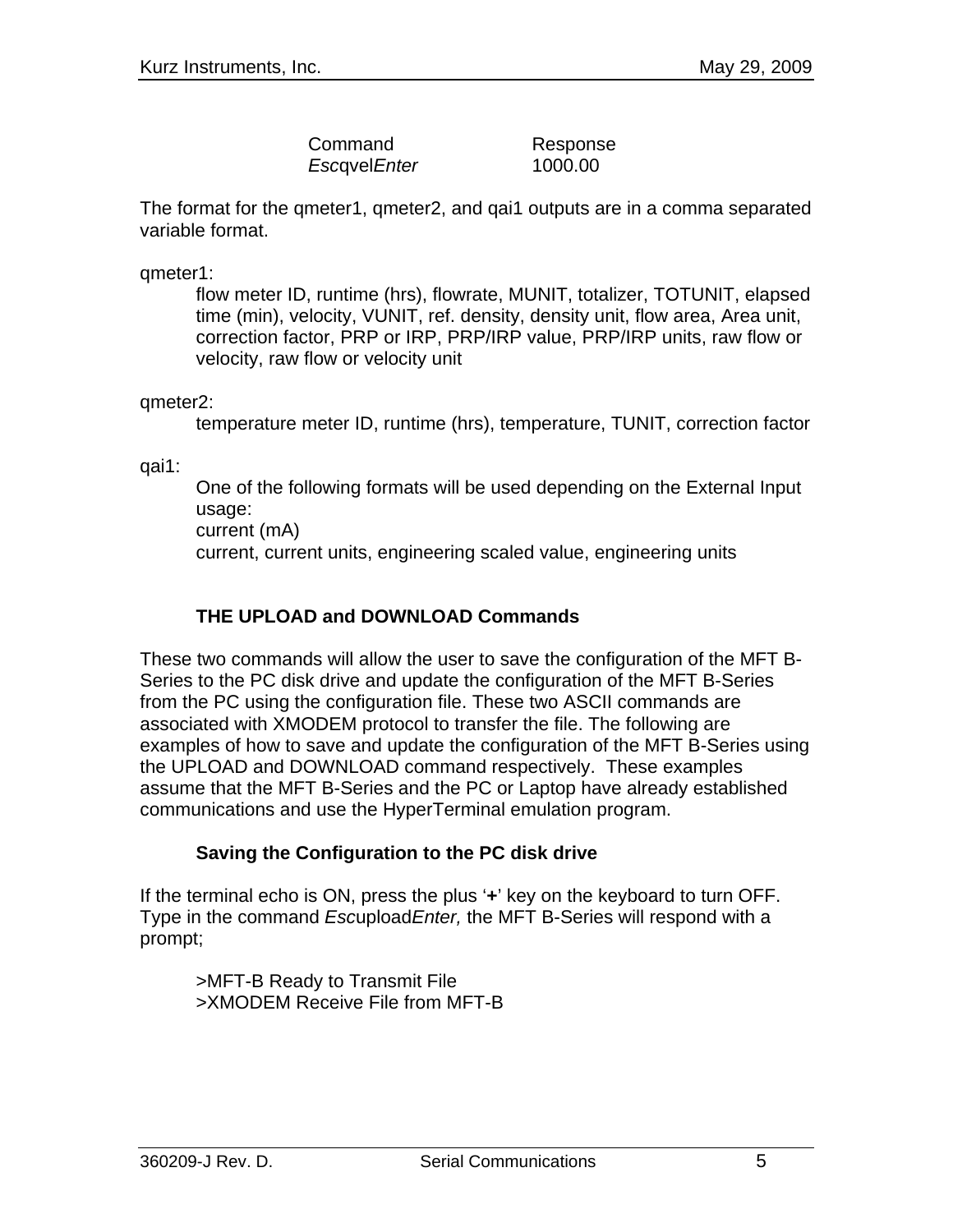| <b>Receive File</b>                          |
|----------------------------------------------|
| Place received file in the following folder: |
| C:\kurz\mft b-series\<br>Browse              |
| Use receiving protocol:                      |
| Xmodem                                       |
| Receive<br>Cancel<br>Close                   |

**Figure 1: Receive File** 

From this point, click Transfer on the HyperTerminal menu bar and click Receive File, Figure 1 will be displayed.

Enter or browse to the folder where you want to save the configuration file. Select the Xmodem protocol. Click the Receive button when you are done. A new window, as shown in Figure 2, will be displayed. Enter the filename of the configuration file with a .cf extension (e.g. FT20001A.cf). Press the OK button to continue.

|         | <b>Receive Filename</b>                                                                         |
|---------|-------------------------------------------------------------------------------------------------|
|         | Xmodem never sends a filename, so you must specify a<br>filename for storing the received file. |
| Folder: | C:\kurz\mft b-series\                                                                           |
|         | Filename: FT20001A.cf                                                                           |
|         | Cancel<br>ΠK                                                                                    |

**Figure 2: Receive Filename** 

At this point the Xmodem protocol is receiving the file as seen on the Xmodem activity window shown in Figure 3.

| Xmodem file receive for Kurz USB to Com4 |                                                 |  |
|------------------------------------------|-------------------------------------------------|--|
| Storing as:                              | C:\kurz\mft b-series\FT20001A.cf                |  |
| Packet:                                  | Error checking:<br>10<br>CRC                    |  |
| Retries:                                 | File: $ 1K $<br>$\theta$<br>Total retries:<br>0 |  |
| Last error:                              | Throughput:                                     |  |
|                                          |                                                 |  |
| Elapsed:                                 | 00:00:01                                        |  |
|                                          | cps/bps<br>Cancel                               |  |

**Figure 3: Xmodem Receive Activity Window**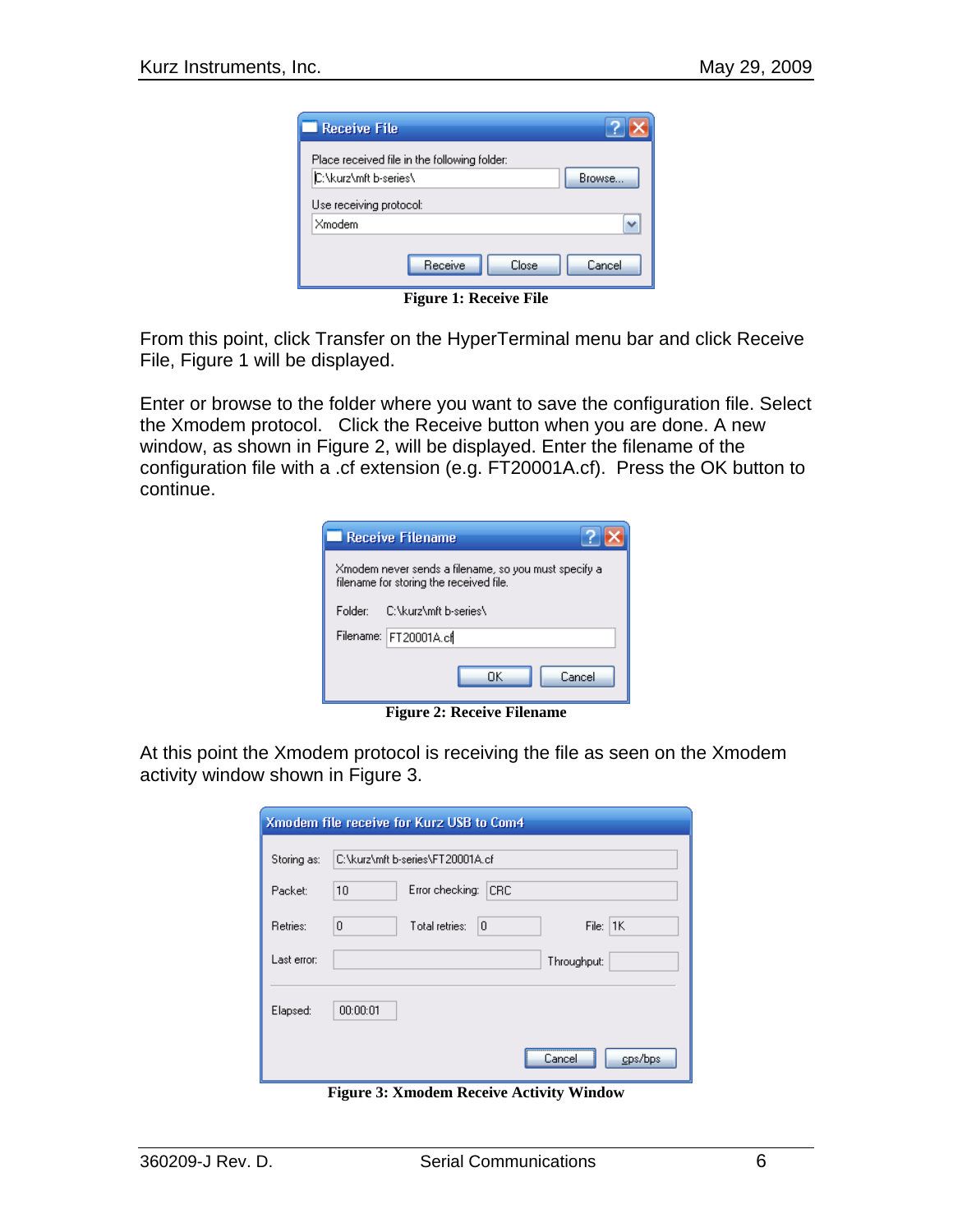### **Updating the MFT B-Series Configuration from a Configuration File**

If the terminal echo is ON, press the plus '**+**' key on the keyboard to turn OFF. Type the command *Esc*download*Enter,* the MFT B-Series will respond with a prompt;

>MFT-B Ready to Receive File >XMODEM Transmit File to MFT-B

From this point, click Transfer on the HyperTerminal menu bar and click Send File, Figure 4 will be displayed.

| Send File                                 |        |
|-------------------------------------------|--------|
| Folder: C:\kurz\mft b-series<br>Filename: |        |
| C:\kurz\mft b-series\ft20001a.cf          | Browse |
| Protocol:                                 |        |
| Xmodem                                    |        |
| Send<br>Close                             | Cancel |

**Figure 4: Send File** 

Enter or browse the filename of the configuration file to be sent and select Xmodem protocol. Click the Send button finished.

Note:

During this process the command may time out and Xmodem can not successfully send the file. If this happens, try it again, this time it will be faster because the folder for your file is already setup.

After the Send button is clicked, the Xmodem activity window will popup, as seen in Figure 5.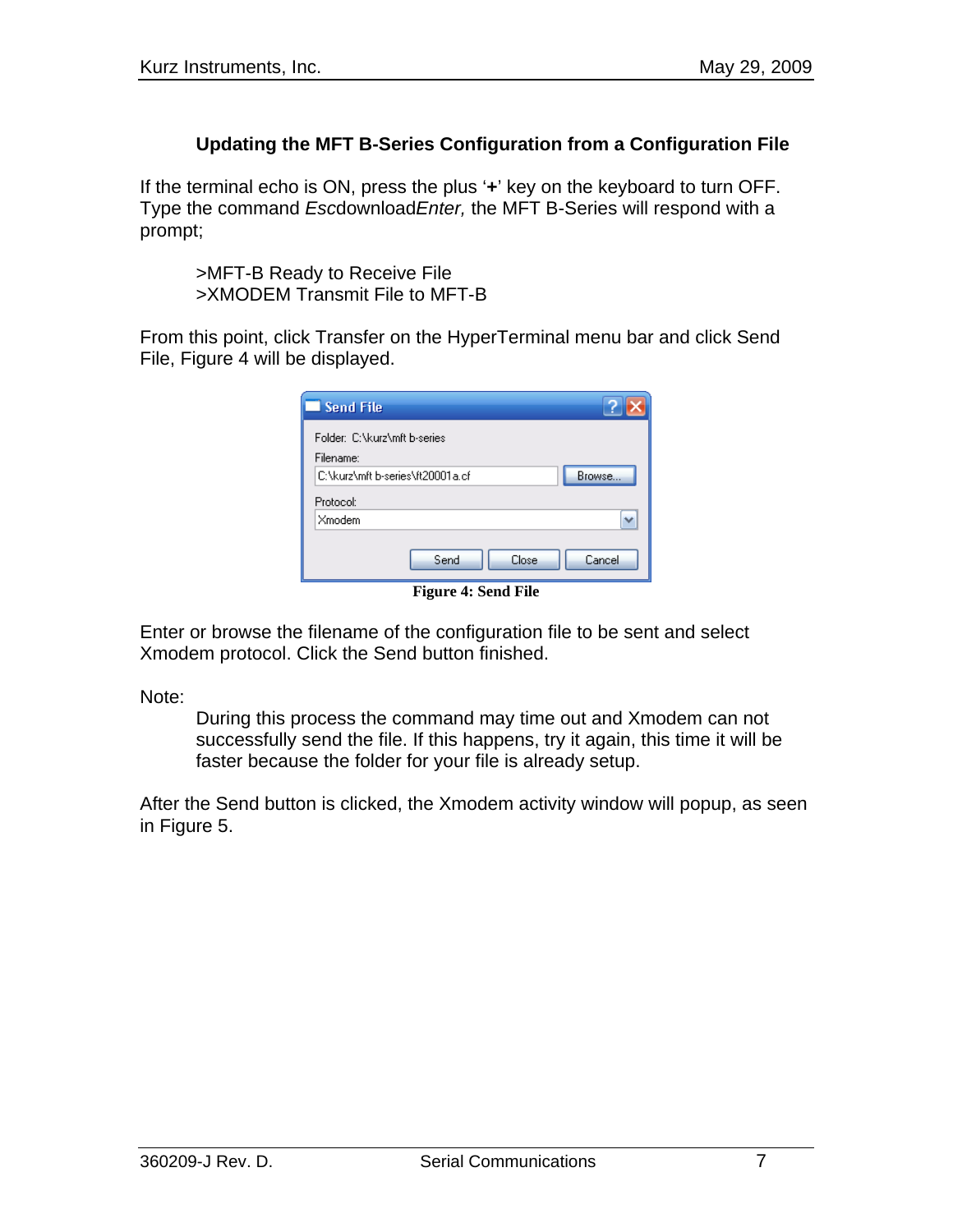| Xmodem file send for Kurz USB to Com4 |                                                             |  |
|---------------------------------------|-------------------------------------------------------------|--|
| Sending:                              | C:\kurz\mft b-series\ft20001a.cf                            |  |
| Packet:                               | 4<br>CRC.<br>Error checking:                                |  |
| Retries:                              | Total retries:<br>0<br>10                                   |  |
| Last error:                           |                                                             |  |
| File:                                 | 1K of 3K<br>1111                                            |  |
| Elapsed:                              | 00:00:03<br>00:00:27<br>Remaining:<br>Throughput:<br>85 cps |  |
|                                       | Cancel<br>cps/bps                                           |  |

**Figure 5: Xmodem Send Activity Window** 

The other way to do this is to use the KzComm program that is supplied with the MFT B-Series unit. The User's Guide is Kurz Instruments DCN: 280128.

### **USB to PC Communication Problems**

An issue between how windows handles the virtual COM port created by the Kurz USB Device Driver for the PC can cause the terminal emulator program to display gibberish characters. This can sometimes be caused by not disconnecting from the terminal emulator program before disconnecting or powering down the MFT B-Series unit connect to the PC via the USB cable. The following solutions can be used to remedy this problem.

| <b>Casdf</b> - HyperTerminal<br>Elle Edit Vew Call Transfer Help<br>18 83 08 8 |          |                                        | $\boxed{\circ\hspace{0.08cm}[\Box\hspace{0.08cm}[\Box\hspace{0.08cm}[\Box\hspace{0.08cm}[\boxtimes\hspace{0.08cm}]\hspace{0.08cm}[\boxtimes\hspace{0.08cm}]\hspace{0.08cm}}$ |
|--------------------------------------------------------------------------------|----------|----------------------------------------|------------------------------------------------------------------------------------------------------------------------------------------------------------------------------|
| w"I8"BiEBVOPR GTOC!<br>$\Omega_{-}$                                            | %0q%0Gr@ | @00ΔFYy!Bi                             |                                                                                                                                                                              |
|                                                                                |          |                                        |                                                                                                                                                                              |
|                                                                                |          |                                        |                                                                                                                                                                              |
|                                                                                |          |                                        |                                                                                                                                                                              |
|                                                                                | SCROLL   | CAPS<br>Cachine Pintedio<br><b>NUM</b> | $\mathbf{S}$                                                                                                                                                                 |

**Figure 6: Terminal Emulator Displaying Gibberish**

General Notes: Always disconnect from the terminal before disconnecting or powering down the MFT B-Series unit.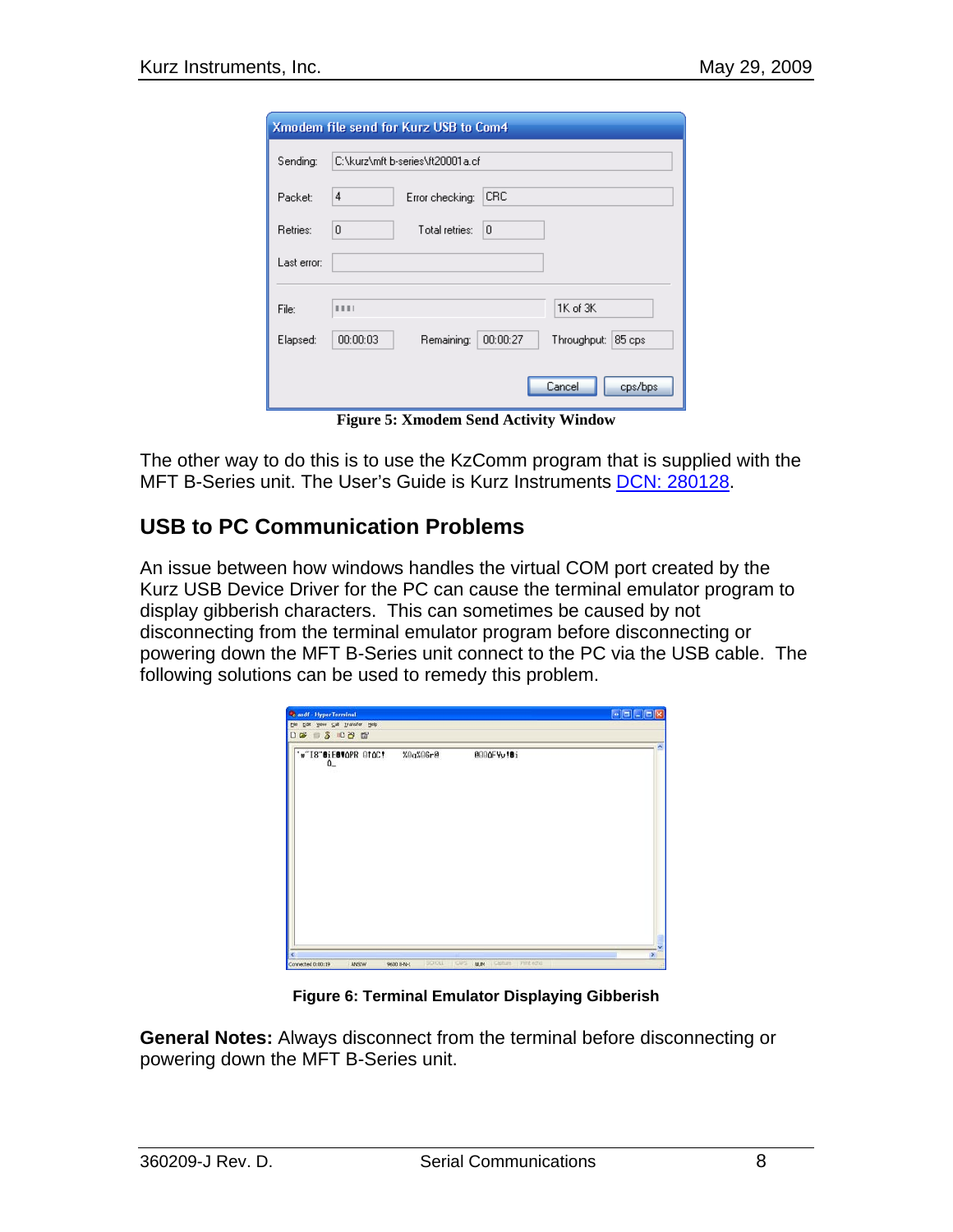**KzComm:** See Reset XMODEM COM Port in the KzComm Help or Users Guide.

### **Terminal Emulator:**

**Solution 1:** Use **Tera Term 4.62** or latest (Supports COM1 through COM15).

- 1. Open Tera Term.
- 2. Connect
	- a. Tera Term only allows connections to COM1 through 15. Use **n** the Device Manager (type **devmgmt.msc** from the **Start->Ru** window) to change the COM port to a lower number.
	- b. Only the COM port needs to be chosen.
- 3. If gibberish is seen then select **Control->Reset** port.
- 4. Save the setup by selecting **Setup->Save Setup...**
- 5. Create a shortcut to Tera Term on your desktop.

**Solution 2:** Use **Tera Term Pro 3.1.3** (Only supports COM1 through 4).

See Solution 1, but only supports COM1 through 4.

**Solution 3:** Use HyperTerminal

- 1. Setup HyperTerminal with the correct COM port, 9600 baud rate, 8 data bits, no parity, 1 stop bit, and no flow control.
- 2. **File->Save As** and save it to your desktop.
- 3. Open the connection. If gibberish disconnect and exit HyperTerminal and repeat until the 3<sup>rd</sup> failure.
- Manager (type **devmgmt.msc** from the **Start->Run** window) to change the COM port baud rate to any other value not previously used and exit 4. If gibberish, disconnect and close HyperTerminal. Open the Device the COM properties window. Disconnect the USB from the Computer wait a few seconds and reconnect.
- 5. Go to Step 3 and repeat until working.

# **Setup for Modbus Mode**

The Modbus communication mode is a default. It can be selected as either Modbus ASCII or Modbus RTU. RTU is set as the factory default. The MFT B-Series mus t be used only as a slave device and it will work only if used with a master device. RS-485 Interface can be used to communicate with the MFT B-Series via the Modbus protocol. The RS-485 can only be used as Half Duplex and can be used in point to point or multi-drop (1 Master and 1 or more Slaves) network. The individual slave device address can be assigned in the range of 1operations. Each slave devices must have a unique device address within the 247.

### **WARNING**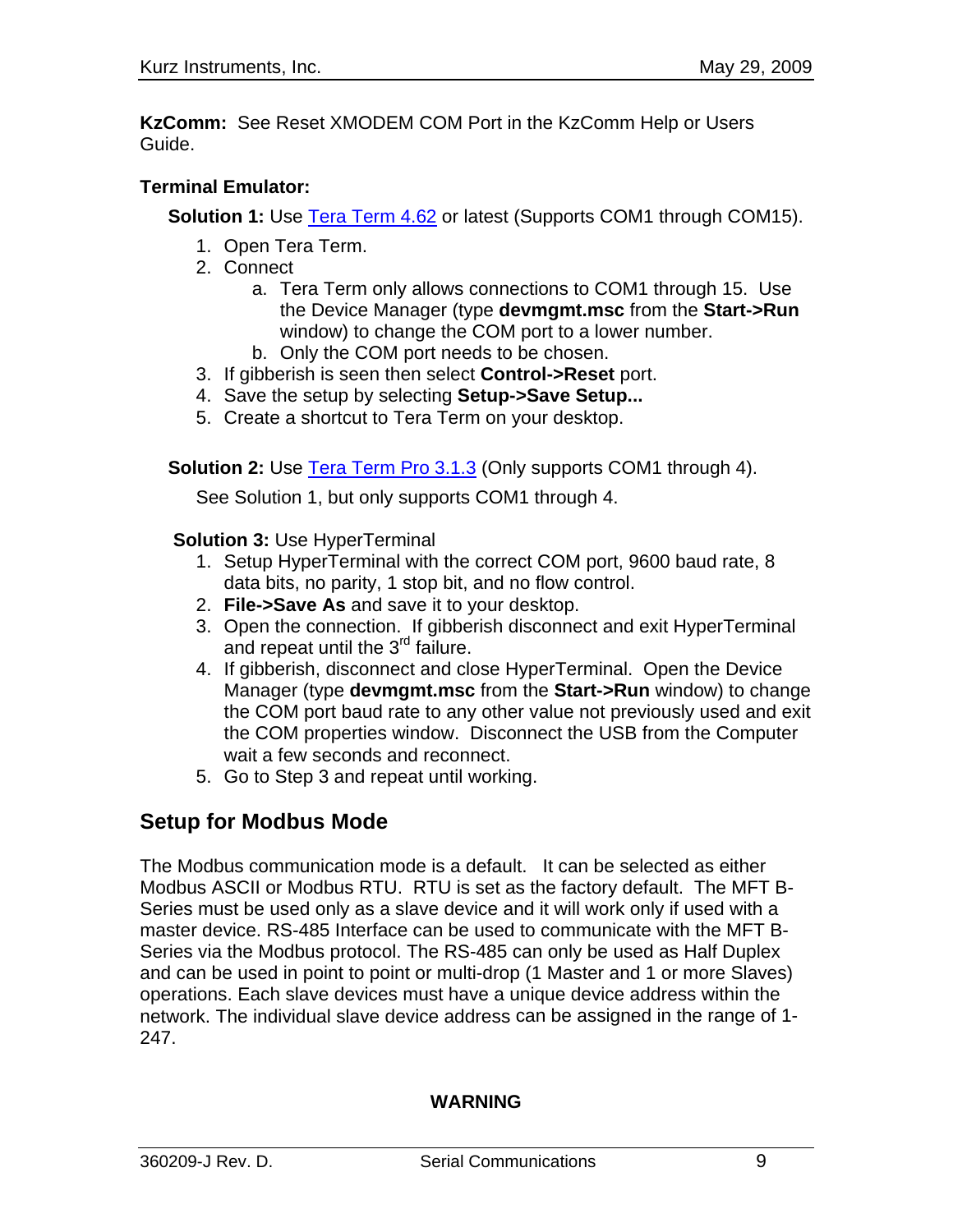Do not connect the MFT B-Series to the Modbus Network until it is properly configured.

The M FT B-Series may be setup for Modbus communications. Instructions to se tup for Modbus operation are as follows:

- 1. Press **P** on the local keypad, the MFT B-Series will prompt you to enter the access code.
- 2. Enter the tech access code, the default is "654321", then press **E** on the local keypad.
- 3. Press P,  $\lambda$ , or **v** key repeatedly until the "PRESS E TO SET MODBUS COMM" is displayed.
- 4. Press **E** and enter the slave address (valid range 1-247) and press **E to accept**. If the MFT B-Series will be used in a multi-drop network, connected to the network. The default address set in the factory is 1. make sure that you assigned an address unique to all of the devices
- 5. Select the "MODBUS ASCII" or "MODBUS RTU" from the selection. Press **E** to accept. The communication parameters for the Modbus : ASCII are as follows

7 Databits No Parity 2 Stop bits

The communication parameters for the Modbus RTU are as follows:

 8 Databits **1 Stop bit** No Parity

- 6. Using **^** or **v** choose the baud rate. Press **E** to select the displayed baud rate. The factory default is 38400 baud.
- 7. Use **^** or **v** to choose the byte order. Press **E** to select the displayed byte order. The factory default is 1 2 3 4.
- 8. Press **C** to return to the *Executive Mode*.
- 9. Refer to the MFT B-Series Field Wiring Diagram.

Note: If trouble occurs with reading floating point numbers try changing the byte order.

### **MFT B-Series Modbus Command and Registers**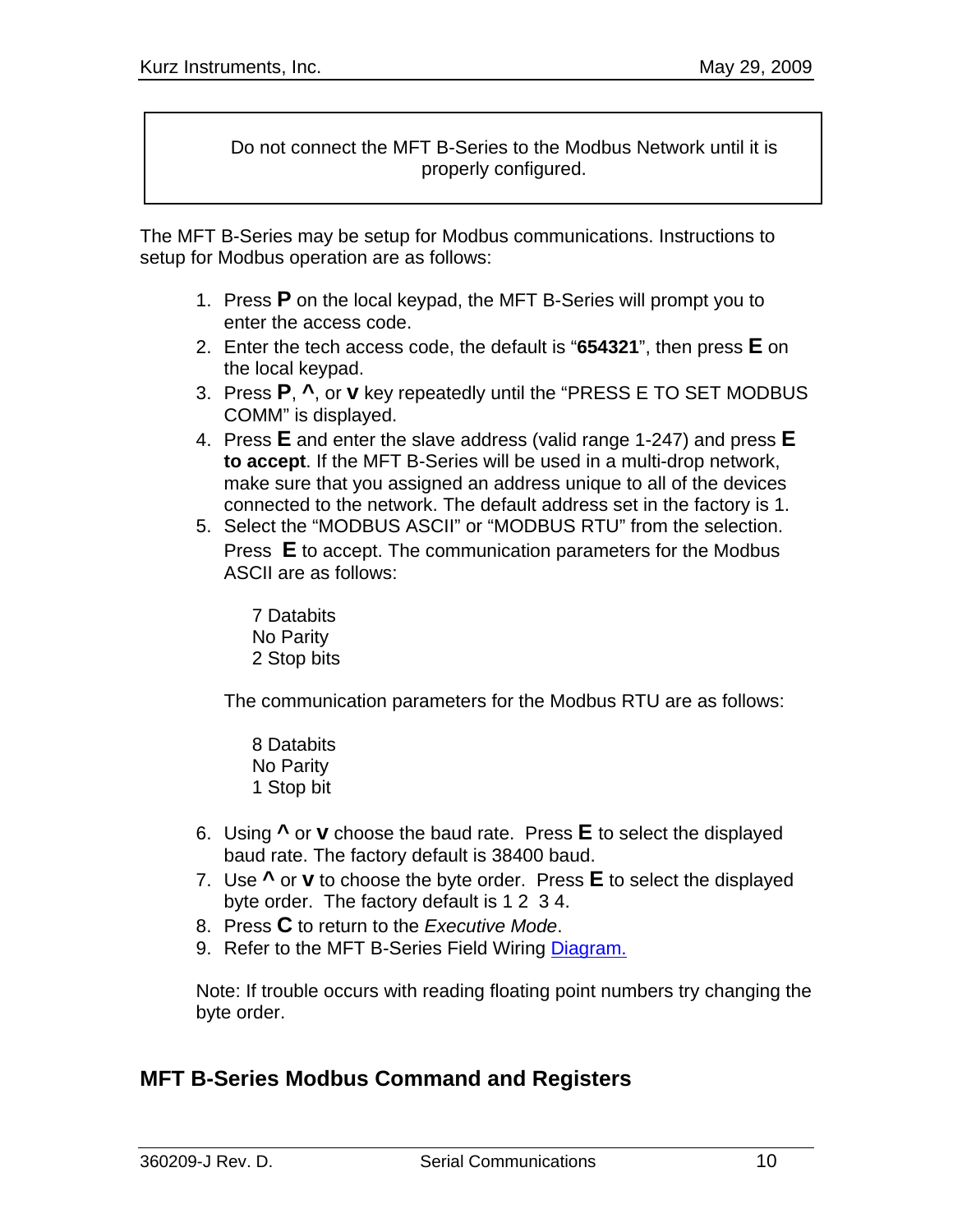The MFT B-Series firmware version 1.00 and later support the reading and 16-bit storage of data. This means that a 16 bit integer number will occupy one register, 32 bit floating point numbers will occupy two registers, and two ASCII 8 bit characters are stored in one register. Note that registers with ASCII characters are represented as a char array and need to be null character terminated. The MFT (A-Series) supported reading data via modbus, but only using Function 03 -Read Hold Registers. That data can now be read with the MFT B-Series using the Function 04 - Read Input Registers. writing of coils, and registers. Firmware version 1.03 and later support device identification. Coils are represented by a single bit. A register is defined as a

Modbus functions operate on memory mapped to registers. Modbus registers are organized into the following reference types identified by the leading number of the reference a ddress:

| <b>Modbus</b><br><b>Register</b><br><b>Reference</b><br><b>Address</b> | <b>Description</b>                                              |
|------------------------------------------------------------------------|-----------------------------------------------------------------|
| $0$ xxxx                                                               | Read/Write Discrete Outputs or Coils. A 0x reference            |
|                                                                        | address is used to drive output data to a digital output        |
|                                                                        | channel.                                                        |
| 1xxxx                                                                  | Read Discrete Inputs. The ON/OFF status of a 1x reference       |
|                                                                        | is controlled by the corresponding digital input.               |
| 3xxxx                                                                  | Read Input Registers. A 3x reference register contains a 16-    |
|                                                                        | bit number received from an external source $-$ e.g. an analog  |
|                                                                        | signal.                                                         |
| 4xxxx                                                                  | Read/Write Output or Holding Registers. A 4x register is        |
|                                                                        | used to store 16-bits of numerical data (binary or decimal), or |
|                                                                        | to send data from the CPU to an output channel.                 |

Register Map Notes:

- 1. The "x" following the leading character represents a four-digit address location in memory. The leading character is generally implied by the function code and omitted from the address specifier for a given function. The leading character also identifies the I/O data type.
- 2. The ON/OFF state of discrete inputs and outputs is represented by a 1 or 0 value assigned to an individual bit in the 16-bit data word. With respect to mapping, the LSB of the word maps to the lowest numbered coil of a group and coils numbers increase sequentially as you move towards the MSB. U nused bits are set to zero.

#### **Function 05 (0x05) – Write Single Coil ction n Fu 01 (0x01) – Read Coils**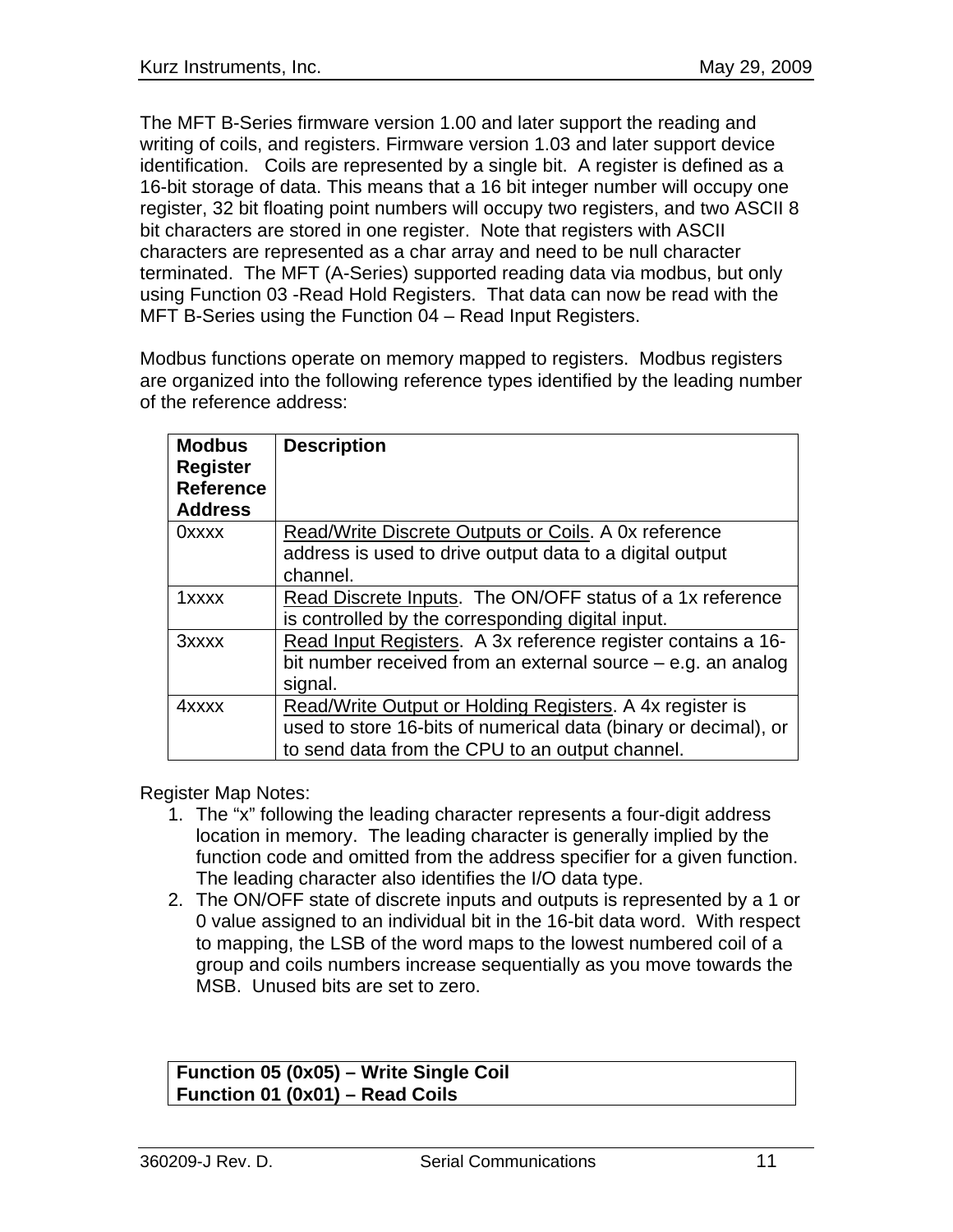| <b>Modbus Register Reference Address Oxxxx</b> |                                       |  |
|------------------------------------------------|---------------------------------------|--|
|                                                | <b>Modbus   Coil Description</b>      |  |
| Coil                                           |                                       |  |
|                                                | <b>Start the Zero Drift Check</b>     |  |
|                                                | <b>Start the Mid-Span Drift Check</b> |  |
| 2                                              | <b>Start the Span Drift Check</b>     |  |
| 3                                              | <b>Start the Drift Check Cycle</b>    |  |
| 4                                              | <b>Abort On-Going Drift Check</b>     |  |
| $5 - 7$                                        | Reserved                              |  |
| 8                                              | Start a Purge (Requires Purge Option) |  |

| Function 02 (0x02) - Read Discrete Inputs      |                                                              |  |
|------------------------------------------------|--------------------------------------------------------------|--|
| <b>Modbus Register Reference Address 1xxxx</b> |                                                              |  |
| <b>Modbus</b>                                  | <b>Coil Description</b>                                      |  |
| Coil                                           |                                                              |  |
| 0                                              | <b>Zero Drift Check started</b>                              |  |
| $\overline{1}$                                 | Mid-Span Drift Check started                                 |  |
| $\overline{2}$                                 | Span Drift Check started                                     |  |
| $\overline{3}$                                 | Drift Check Cycle started                                    |  |
| $4 - 7$                                        | Reserved                                                     |  |
| $\overline{8}$                                 | Purge Cycle started (Requires Purge Option)                  |  |
| $9 - 15$                                       | Reserved                                                     |  |
| 16                                             | Error - Rp Resistance Above High Limit                       |  |
| 17                                             | Error - Rp Resistance Below Low Limit                        |  |
| 18                                             | Error - Rtc Resistance Above High Limit                      |  |
| 19                                             | Error - Rtc Resistance Below Low Limit                       |  |
| 20                                             | Error - Wire Loop Resistance Above High Limit                |  |
| 21                                             | Error - Rps Sensor Lead Open Circuit                         |  |
| 22                                             | Error - High Sensor or Wire Leakage                          |  |
| $\overline{23}$                                | Error - Flow Rate Above Design Limit                         |  |
| 24                                             | Error - Meter Kick Out High                                  |  |
| 25                                             | Error - Meter Kick Out Low                                   |  |
| 26                                             | Error - ADC Failed to Convert Measurement                    |  |
| 27                                             | Error - Sensor Control Drive Stopped Responding              |  |
| $\overline{28}$                                | Error - Sensor Over-Voltage Crowbar Engaged                  |  |
| 29                                             | Error - Sensor Type Does Not Match Configuration             |  |
| 30                                             | Error - Abnormal Sensor Node Voltages                        |  |
| 31                                             | Error - Unable to Write the Configuration File to the EEPROM |  |
| 32                                             | Error - Sensor Type Does Not Match Board Build <sup>2</sup>  |  |
| 33                                             | RESERVED <sup>2</sup>                                        |  |
| 34                                             | RESERVED <sup>2</sup>                                        |  |
| 35                                             | RESERVED <sup>2</sup>                                        |  |
| $\overline{36}$                                | RESERVED <sup>2</sup>                                        |  |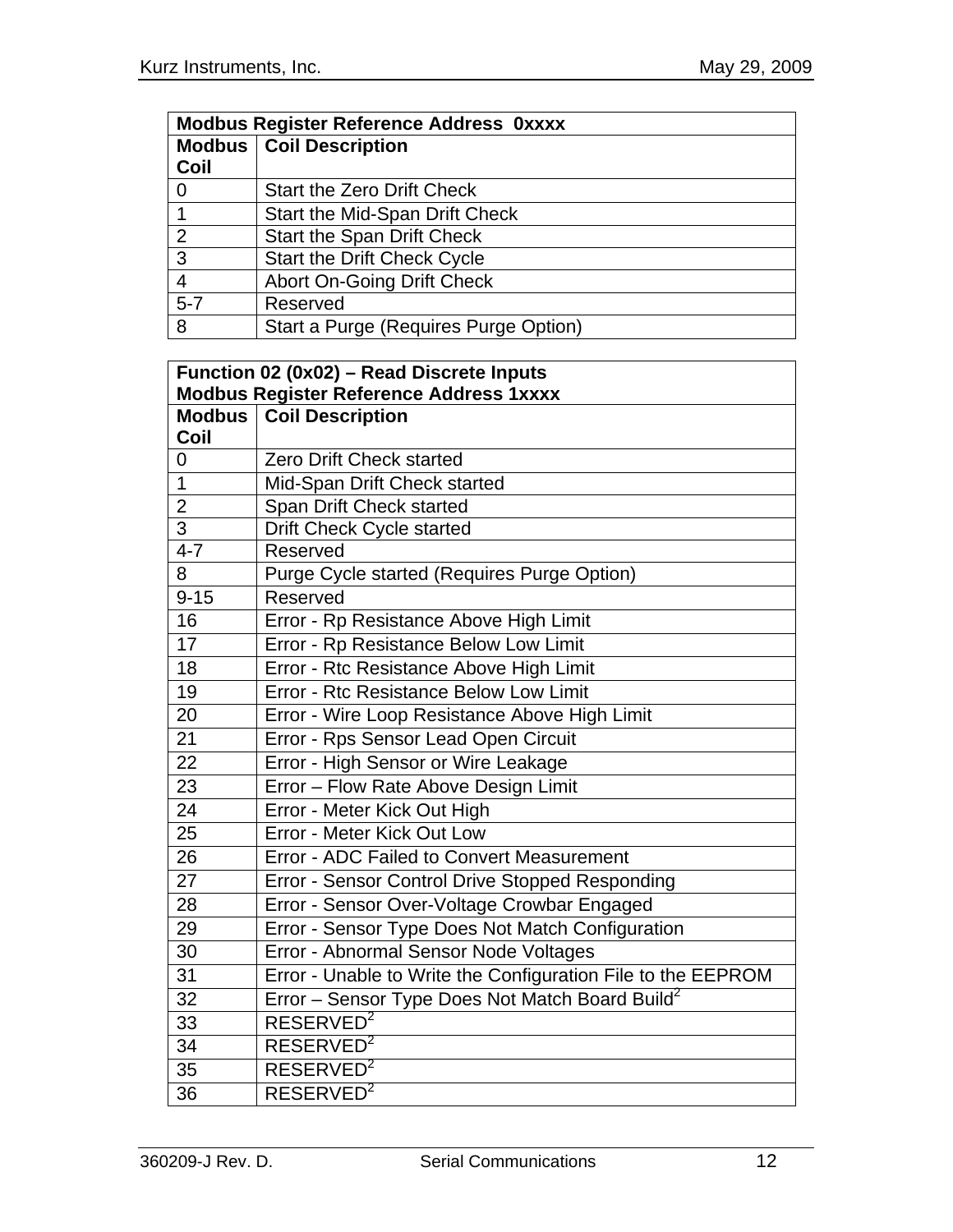| 37 | RESERVED <sup>2</sup>                                       |
|----|-------------------------------------------------------------|
| 38 | RESERVED <sup>2</sup>                                       |
| 39 | RESERVED <sup>2</sup>                                       |
| 40 | RESERVED <sup>2</sup>                                       |
| 41 | RESERVED <sup>2</sup>                                       |
| 42 | RESERVED <sup>2</sup>                                       |
| 43 | RESERVED <sup>2</sup>                                       |
| 44 | RESERVED <sup>2</sup>                                       |
| 45 | Sensor Leakage Warning: S-Gnd below 100 k <sup>3</sup>      |
| 46 | Logging Power On Event <sup>2</sup>                         |
| 47 | Logging Change Made to the Configuration Event <sup>2</sup> |
| 48 | Alarm 1 Triggered <sup>1</sup>                              |
| 49 | Alarm 2 Triggered <sup>1</sup>                              |

<sup>1</sup> These features are only available in firmware versions 1.05 and newer.<br>
<sup>2</sup> These features are only available in firmware versions 1.20 and newer.<br>
<sup>3</sup> These features are only available in firmware versions 1.10 and n

and have a factory configuration option to allow operation up to 600 °C for the FD2 Sensor and the warning code may be followed by the error at coil 22.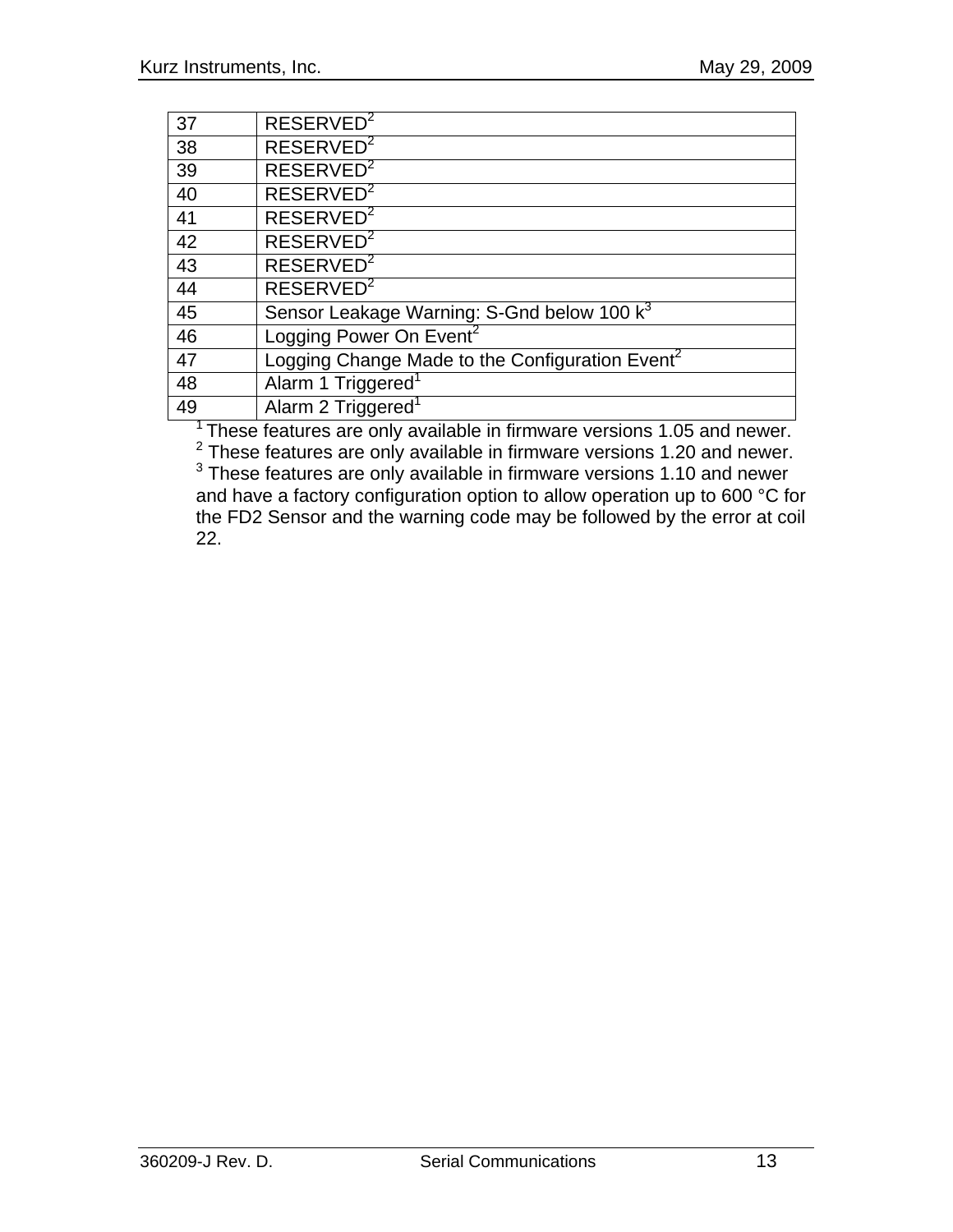| Function 04 (0x04) - Read Input Registers      |                                               |                  |  |
|------------------------------------------------|-----------------------------------------------|------------------|--|
| <b>Modbus Reference Register Address 3xxxx</b> |                                               |                  |  |
| <b>Modbus</b>                                  | <b>Register Description</b><br>Data Type C-   |                  |  |
| <b>Register</b>                                |                                               | <b>Compilers</b> |  |
| $0 - 1$                                        | <b>Flow Rate</b>                              | Float            |  |
| $2 - 3$                                        | Velocity<br>Float                             |                  |  |
| $4 - 5$                                        | Temperature<br>Float                          |                  |  |
| $6 - 7$                                        | <b>Total Flow</b>                             | Float            |  |
| $8 - 9$                                        | <b>Elapsed Time</b><br>Float                  |                  |  |
| $10 - 11$                                      | <b>Flow Rate Correction Factor</b><br>Float   |                  |  |
| $12 - 13$                                      | <b>Temperature Correction Factor</b><br>Float |                  |  |
| $14 - 15$                                      | Density<br>Float                              |                  |  |
| 16-20                                          | <b>Serial Number</b><br>ASCII (char)          |                  |  |
| $21 - 23$                                      | <b>Velocity Unit</b>                          | ASCII (char)     |  |
| 24-26                                          | <b>Flow Rate Unit</b><br>ASCII (char)         |                  |  |
| 27-29                                          | <b>Total Flow Unit</b>                        | ASCII (char)     |  |
| 30-32                                          | <b>Temperature Unit</b>                       | ASCII (char)     |  |
| 33-34                                          | Sensor Rp Current (IRP)                       | Float            |  |
| 35-36                                          | Sensor Rp Power (PRP)                         | Float            |  |
| 37-38                                          | <b>Electronic Temperature</b>                 | Float            |  |
| 39-40                                          | Voltage Input for Zero Drift Check            | Float            |  |
| $41 - 42$                                      | <b>Voltage Output for Zero Drift Check</b>    | Float            |  |
| 43-44                                          | Percent Difference of the Zero Drift Check    | Float            |  |
| 45-46                                          | Voltage Input for Mid Drift Check             | Float            |  |
| 47-48                                          | Voltage Output for Mid Drift Check            | Float            |  |
| 49-50                                          | Percent Difference of the Mid Drift Check     | Float            |  |
| 51-52                                          | Voltage Input for Span Drift Check            | Float            |  |
| 53-54                                          | <b>Voltage Output for Span Drift Check</b>    | Float            |  |
| 55-56                                          | Percent Difference of the Span Drift Check    | Float            |  |
| 57-58                                          | <b>Current Runtime Counter (sec)</b>          | Unsigned 32      |  |
|                                                |                                               | bit Integer      |  |
| 59-60                                          | AO1 Current (mA)                              | Float            |  |
| 61-62                                          | AO2 Current (mA)                              | Float            |  |

\* These features are only available in firmware versions 1.05 and newer.

| Function 03 (0x03) – Read Holding Registers<br>Function 06 (0x06) - Write Single Register<br><b>Modbus Reference Register Address 4xxxx</b> |                                         |                                  |
|---------------------------------------------------------------------------------------------------------------------------------------------|-----------------------------------------|----------------------------------|
| <b>Register</b>                                                                                                                             | <b>Modbus</b>   Register Description    | Data Type C-<br><b>Compilers</b> |
| $0 - 5$                                                                                                                                     | Reserved                                |                                  |
| $6 - 7$                                                                                                                                     | Flow Area                               | Float                            |
| $8 - 14$                                                                                                                                    | <b>Flow Meter Identification</b>        | ASCII (char)                     |
| $15 - 21$                                                                                                                                   | <b>Temperature Meter Identification</b> | ASCII (char)                     |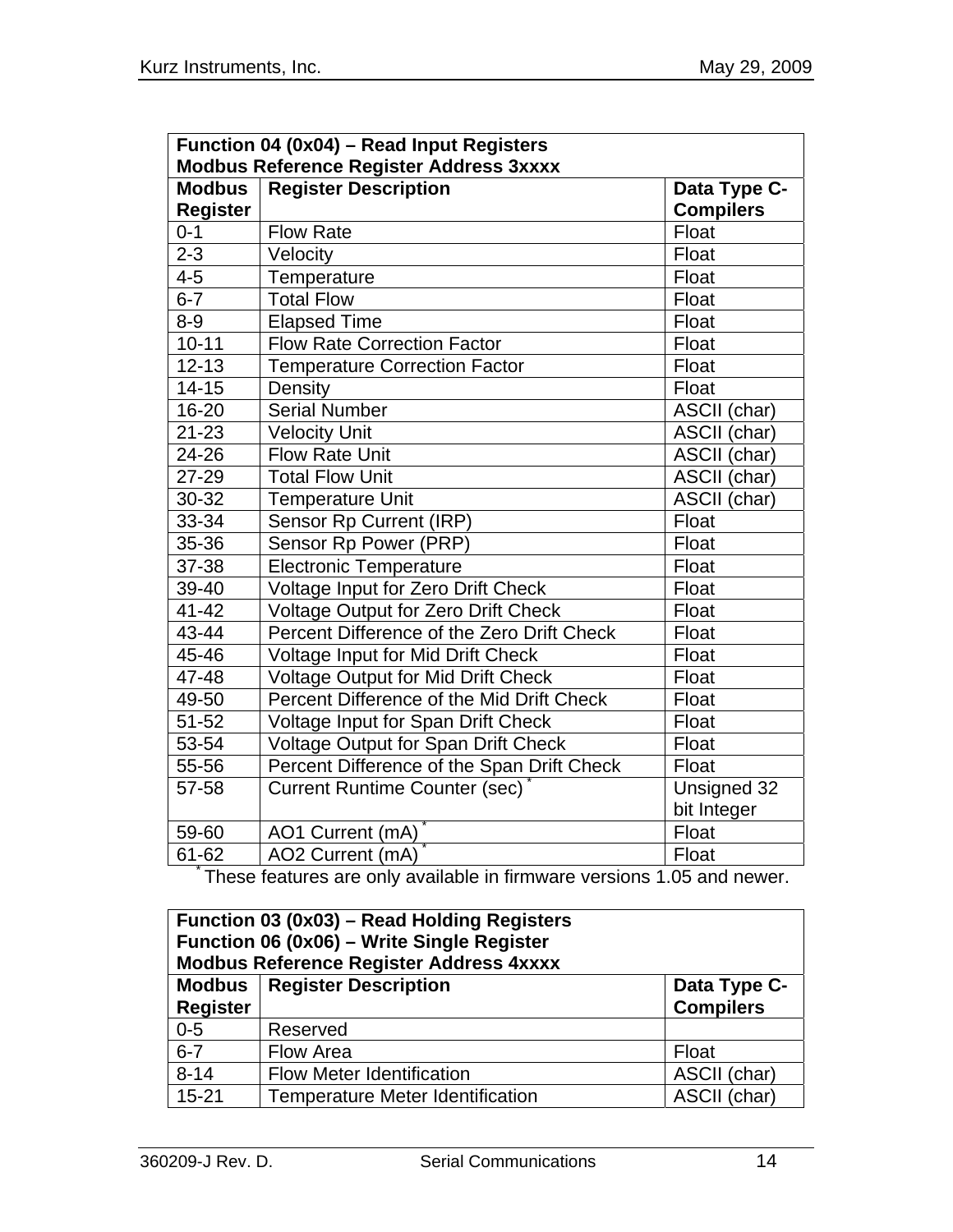| $22 - 23$ | Analog Out 1 - 4 mA Scale             | Float       |
|-----------|---------------------------------------|-------------|
| 24-25     | Analog Out 1 - 20 mA Scale<br>Float   |             |
| 26-27     | Analog Out 2 - 4 mA Scale             | Float       |
| 28-29     | Analog Out 2 - 20 mA Scale<br>Float   |             |
| 30        | Purge Width (ms)                      | Unsigned    |
|           |                                       | Integer     |
| 31        | Purge Hold Mask (ms)                  | Unsigned    |
|           |                                       | Integer     |
| 32-33     | Purge Interval (min)                  | Unsigned 32 |
|           |                                       | bit Integer |
| 34-35     | Drift Check Zero Scale Value (%)      | Float       |
| 36-37     | Drift Check Mid Scale Value (%)       | Float       |
| 38-39     | Drift Check Span Scale Value (%)      | Float       |
| 40        | Drift Check Zero Check Duration (sec) | Unsigned    |
|           |                                       | Integer     |
| 41        | Drift Check Mid Check Duration (sec)  | Unsigned    |
|           |                                       | Integer     |
| 42        | Drift Check Span Check Duration (sec) | Unsigned    |
|           |                                       | Integer     |
| 43        | Drift Check Time Interval (hrs)       | Unsigned    |
|           |                                       | Integer     |
| 44-45     | <b>PID Reference Data</b>             | Float       |

| <b>Read Device Identification</b><br>Function 43 (0x2B) – Encapsulated Interface Transport<br>MEI Type 14 (0x0E) - MODBUS Encapsulated Interface (MEI) |                                            |                               |                     |
|--------------------------------------------------------------------------------------------------------------------------------------------------------|--------------------------------------------|-------------------------------|---------------------|
| Object Id                                                                                                                                              | <b>Object Name /</b><br><b>Description</b> | <b>Type</b>                   | Category            |
| 0x00                                                                                                                                                   | <b>Vendor Name</b>                         | <b>ASCII</b><br><b>String</b> | Basic -<br>Madatory |
| 0x01                                                                                                                                                   | <b>Product Code</b>                        | <b>ASCII</b><br><b>String</b> | Basic -<br>Madatory |
| 0x02                                                                                                                                                   | <b>Major Minor Revision</b>                | <b>ASCII</b><br><b>String</b> | Basic -<br>Madatory |

## **Data Formats for Kurz Floating Point, Straight (Daniels Extensions) and Classic Modicon Modbus**

Kurz has implemented the straight binary mapping of the 32 bit floating point variables into the Modbus registers. The Kurz byte order is 1 2 3 4. This method may also be known as Reverse-32 on some systems as the classic Modbus order uses 3 4 1 2 as the byte order. When viewing the Kurz variables like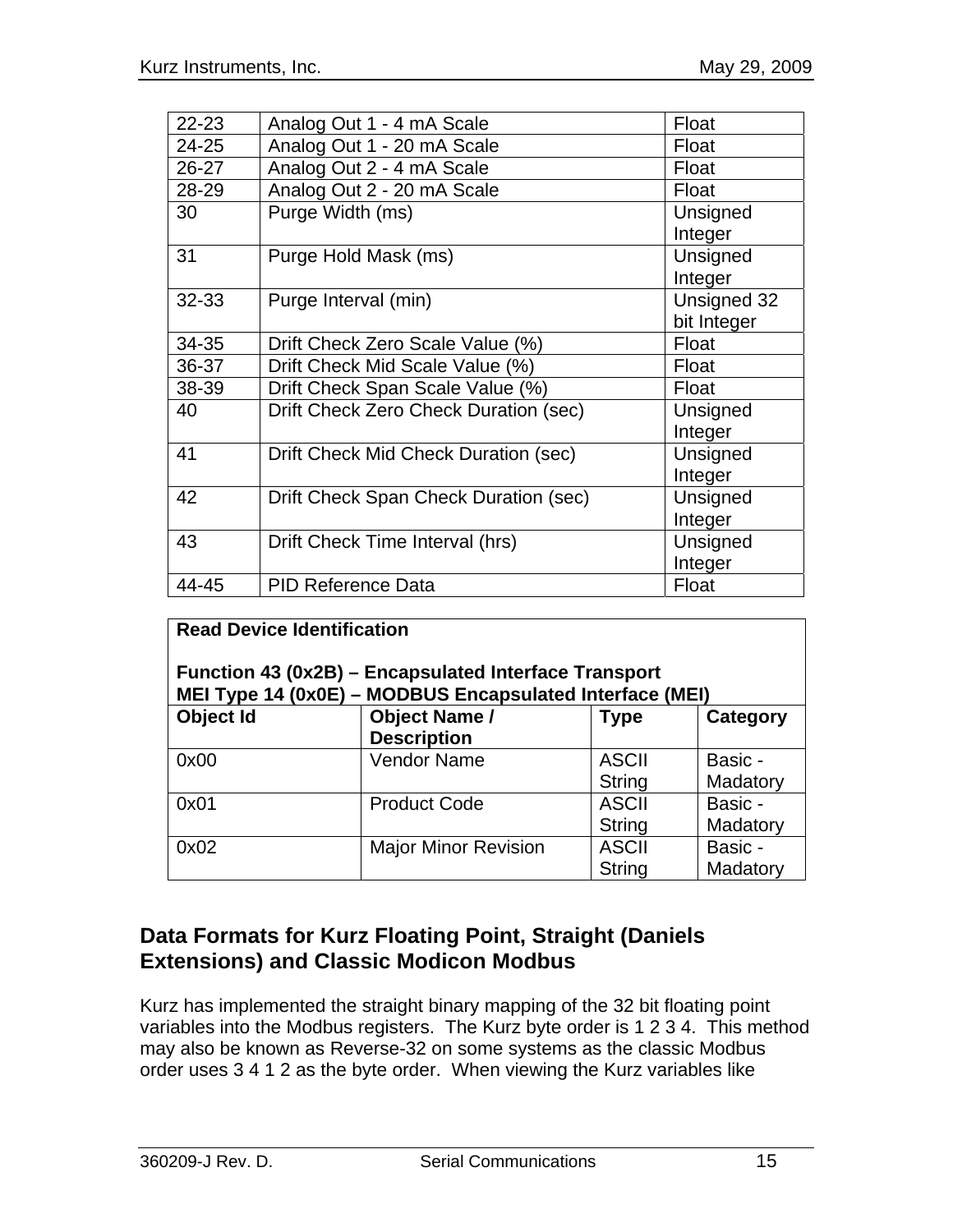Temperature and Flow, if the numbers do not look normal, try the other formats for interpreting the data registers.

# **Modbus Biasing**

The MFT B-Series slave device will auto detect the polarity of its wiring and correct a polarity error in wiring, but it requires a biased bus for this functionality to work properly. See the MFT B-Series Field Wiring Diagram for a larger version of the following diagram.

## **Modbus ASCII Compatibility Issues**

The MFT B-Series MODBUS setup for ASCII transmission framing is not supported by KzComm. If KzComm is to be used over MODBUS, then the RTU transmission framing must be used.



Half-Duplex Modbus Serial Communications Example on an RS-485 Bus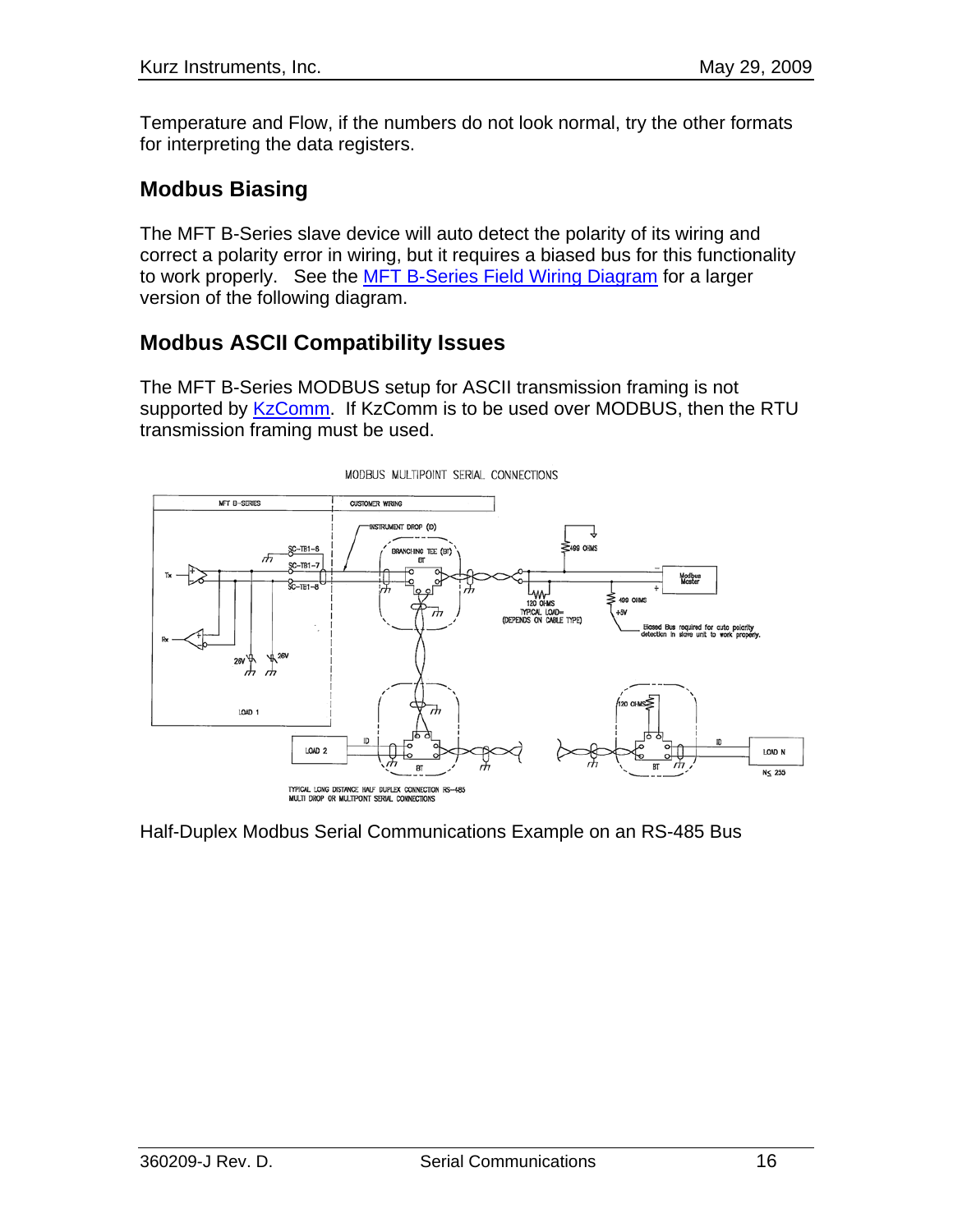

The Modbus master issues a command with the slave responding. Note that between the transmissions we have no signal. RS-485 is a tri-state (logic low, high and off). The delay between asserting the RS-485 bus and the serial data is known as the lead time (t1-t0) or (t5-t4). The data packet length (t2-t1) or (t6-t5) depends on the message and the baud rate. The delay between the packet and release of the RS-485 bus is the lag time (t3-t2) or (t7-t6). The delay between the master and slave packets is the response time (t5-t2).

MFT B-Series Specifications (RTU protocol, 38.4 kbits/s)

| Lead time:     | 184 us    |
|----------------|-----------|
| Lag time:      | 14 ms max |
| Response time: | 18 ms max |

Many of the master devices are programmable for their baud rate, silent interval, timeout times, number of retries, framing, and protocol. Note that if the master lag time is too long, this transmission will collide with the slave response and will increase the data transmission errors.

Kurz recommends the following values:

| Baud Rate:               | 38.4 kbaud                        |
|--------------------------|-----------------------------------|
| Silent Interval:         | 35 ms                             |
| Timeout Interval: 100 ms |                                   |
| Number of Retries: 2     |                                   |
| Framing:                 | <b>Remote Terminal Unit (RTU)</b> |

Because of these lead/lag and response times, the MFT B-Series is limited to approximately 15 transactions/sec at 38.4 kbaud. For large Multipoint systems this still allows a complete 12 point duct measurement to be made in under a